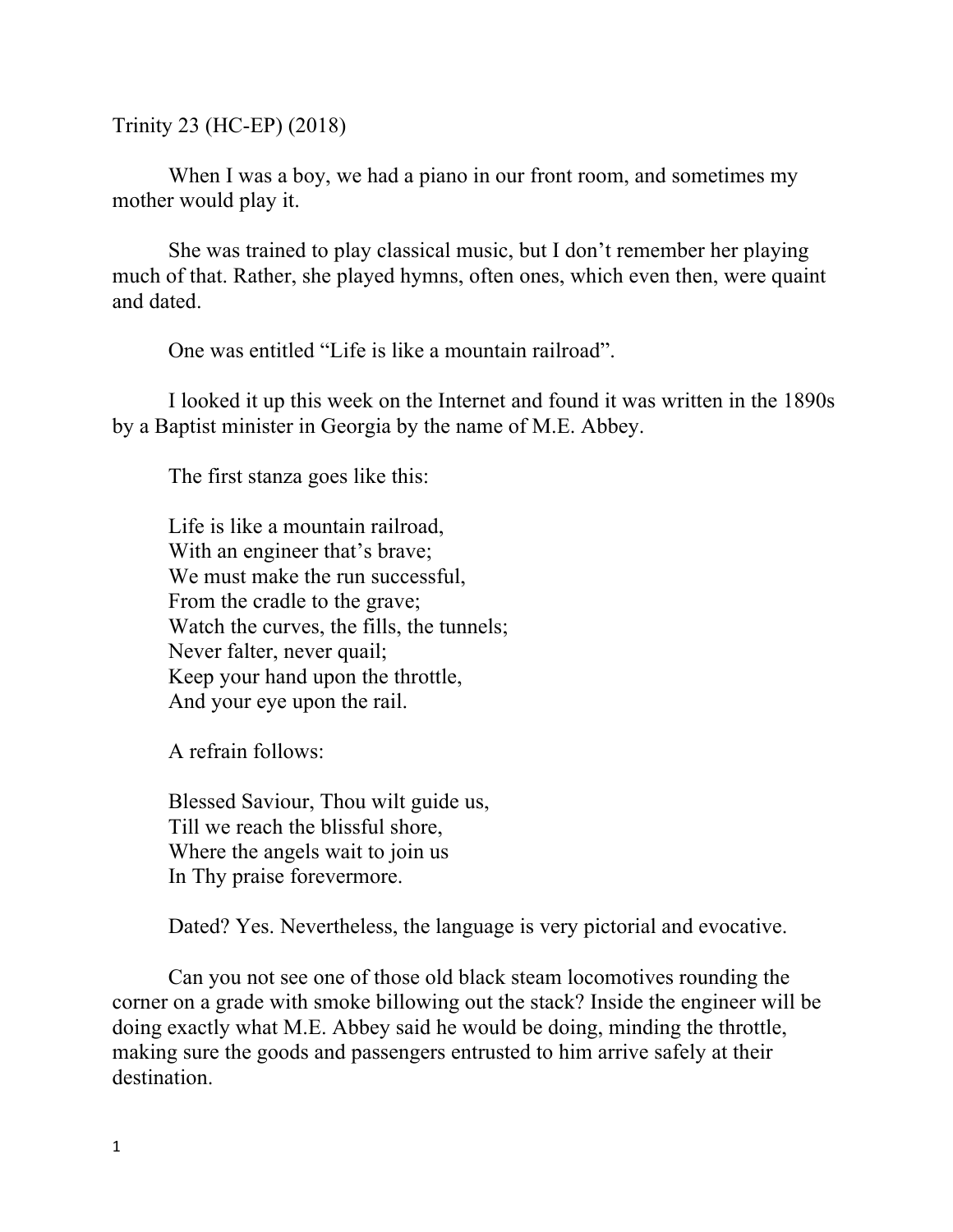Quaint or not, this song reminds us of three things, all of which are true:

- 1. We are on a journey, the journey of life;
- 2. There are dangers along the way. In our case, the false values of the world seek to draw our attention away from the genuine . . . from God, the true, the pure, the beautiful, the honourable, what is of good report;
- 3. We must remain vigilant, just as that engineer must do.

If I were to give today's sermon a title, it would be:

## **Continuing straight on a crooked path.**

Isn't that the challenge that is set before all the saints of God – all those who have been set apart for Christ's service in Holy Baptism?

We must stay on course, and staying on course involves being on guard against the dangers that lurk around every corner of life.

In this morning's Epistle, we find the Apostle Paul warning the Philippians of one of those dangers.

The danger Paul sees lying ahead for this group of Christians will come from false teachers, teachers who will come in and try to derail the faith and good order of that congregation.

In particular, he sees men imbued with a certain Greek philosophy which says:

What you do with your body is of little consequence. What really matters is the life of the spirit or soul – that immaterial part of a person.

No doubt there are people who think that way today. Once you 'get saved' you can go off and do as you please with your body. After all, it's the soul that God is going to snatch up to heaven.

But for Paul, there could be no such divide between soul and body. God is the maker of both and purposes to redeem both.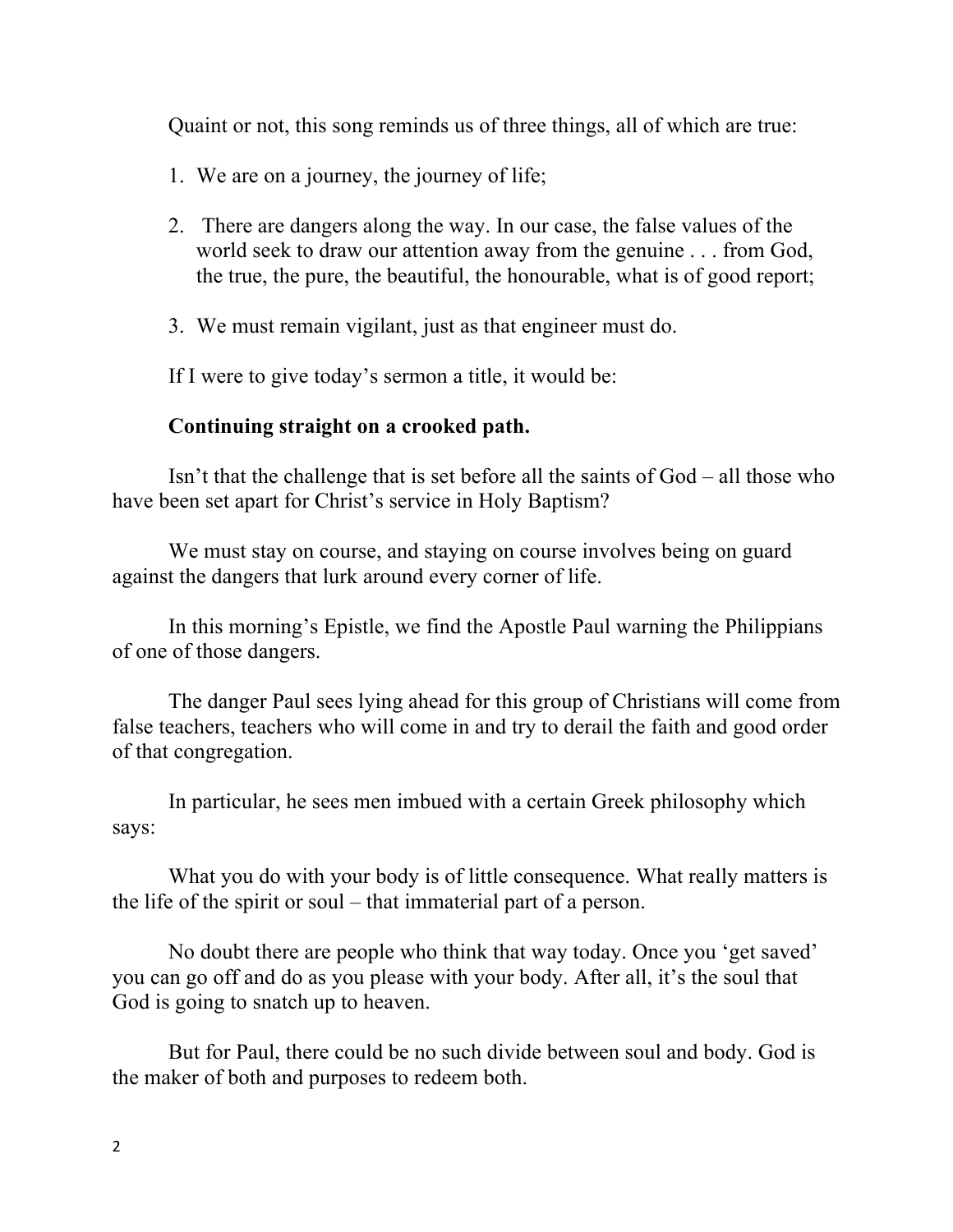Speaking of this future redemption, he says in today's Epistle:

## **"Who shall change our vile body, that it may be fashioned like unto his [Christ's] glorious body, according to the working whereby he is able even to subdue all things unto himself."**

"Vile" here should be thought of as "perishable". Our present bodies get old, wear out and let us down. Not so, with the bodies that will be handed out at our Lord's Second Coming.

So, if you feel some aches and pains this morning, hang on, don't give up hope, a better body is in the making!

But, again, Paul's point is that soul and body cannot be separated.

If you want to "make the run successful" pay attention to both and be on the outlook for these false teachers. Sooner or later they will show up.

Paul's concern for the Philippians should be our concern today. We too are on a crooked road lined with dangers. Just as there were false teachers then, so there are false teachers today.

If you don't believe me turn on your television and watch Joel Olsteen . . . just to cite one obvious example.

There is a battle for our minds around every corner. So, we too must be "on guard" . . . must keep our hand upon the throttle and our eye upon the rail" . . . for our own sake, but also *for the sake of others*.

What do I mean "for the sake of others"?

Well, I am thinking of Paul's opening words in today's Epistle: **"Be followers together of me."**

"Follow me, as I follow Christ," is what he is saying.

Isn't Paul being a bit egotistical here?

Perhaps, but on second thought, NO!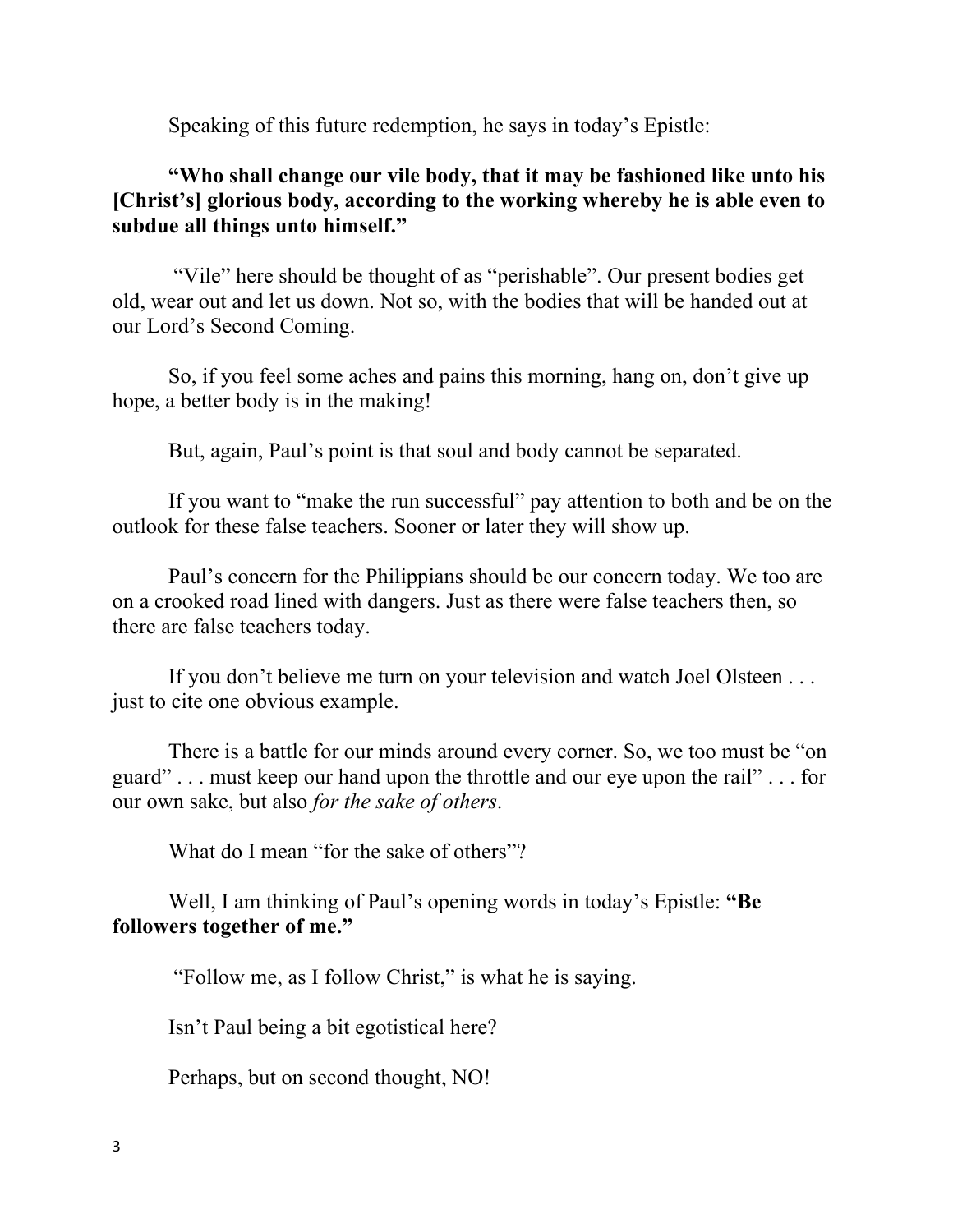He is saying that Christian leaders such as himself should not just be telling people to follow Christ, they themselves must be leading the parade.

Does that mean that Paul thought he had arrived at state of spiritual perfection?

Certainly not, as he said a few verses before we picked up reading: "I pressed toward the mark."

Have you ever been driving at night in bad weather? It's all foggy and dark and you can't see the road before you?

But, let's suppose that there is a car up front that is navigating the road successfully.

What do you do? You fall in behind that driver and follow him.

Well, that is something like what Paul has in mind when he says, "Follow me."

But, what might the application be here for us?

It is this: those in positions of leadership in the church must be very mindful to stay on the straight path so that they themselves don't go into the ditch, but also so that those who are following them don't go into the ditch.

But, I think we can extend that thought further, apply it to all Christians. Whether you are a bishop, priest, deacon, Sunday school teacher, what have you, one thing is certain – whether you know it or not – someone is following. That someone may be a child, a grandchild, a complete stranger.

Stay on course for yourself, but also stay on course for them.

But. how do we do this? How do we make the run successful? After all we are weak and fallible human beings and the dangers are many and great. ///

The final stanza of the song with which I opened tells us, and with these words I close: